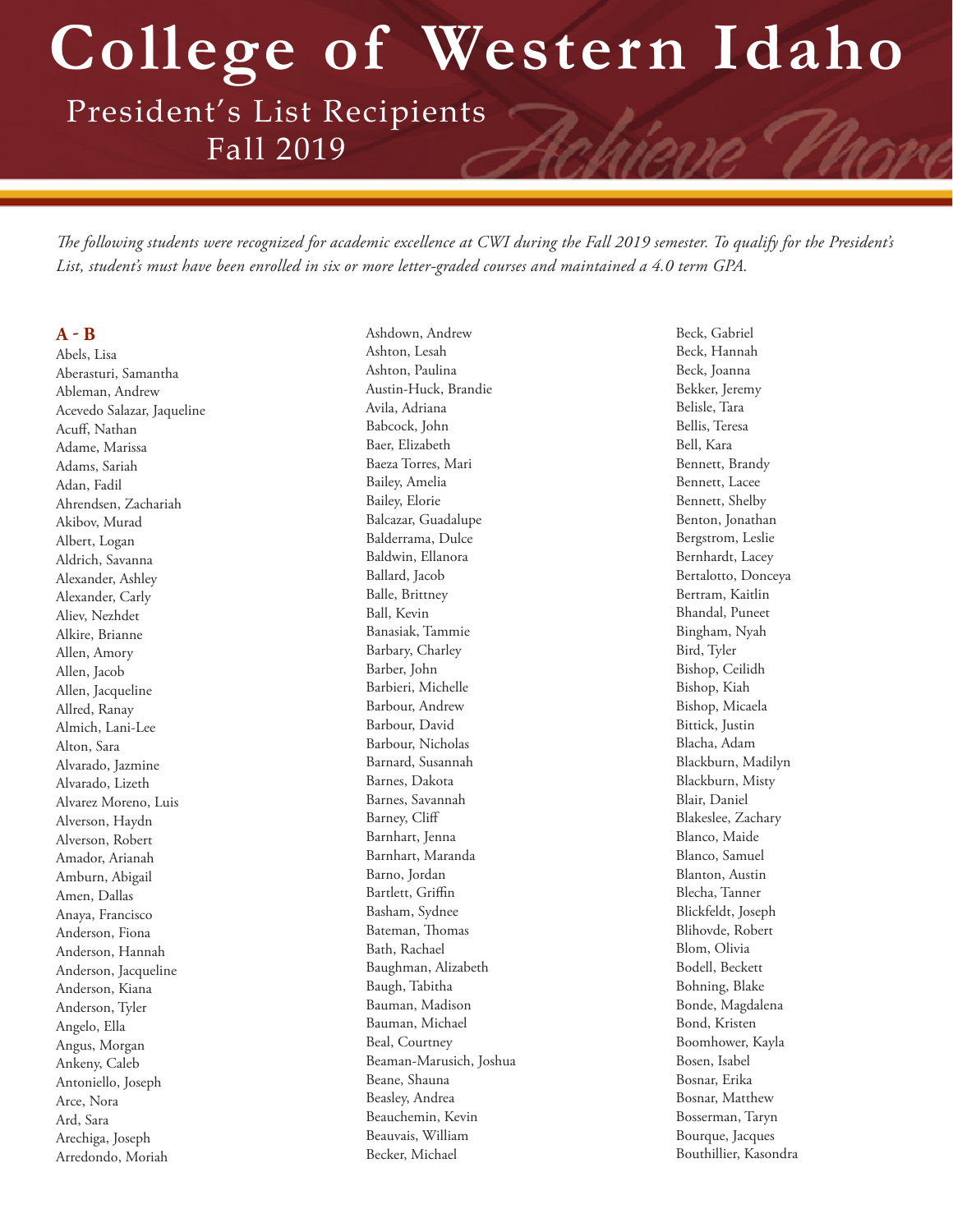Bowers, Jory Bowman, Deidra Bowman, Kyle Boyer, Grace Bradbury, Grant Branch, Heather Brashier, Kathleen Breaux, Harvey Brede, Veronica Brenenstall, Alison Briggs, Jake Bright, Seth Brockert, Debra Brocklesby, Sara Broderius, Jacob Bronson, Wyatt Brooks, Matthew Brotcke, Hailey Brothers, Britni Brown, Chad Brown, Christian Brown, Cody Bryant, Esca Bryson, Michael Buhler, Ashley Bumgardner, Gary Bumgarner, Lynsey Burdin, Tammi Burgess, Sophia Burgess, Wendy Burgoyne, Amanda Burke, Mary Burke, Troy Burke, Tyler Burnum, Christine Burton, Amy Burton, Nicholas Busoy, Devonne Bustos, Tianna Butler, Alecia Butler, Hailey Butler, Renae Byce, Elizabeth Byers, Ashley

## **C - D**

Cabrera, Marco Cacal, Lionell Cadenas, Edgar Cadwell, Kathleen Calderon, Aida Callis, Garry Campbell, Lindsay Campbell, Teresa Camphouse, Billie Jo Campos, Cinthia Cantrall, Shawna Cantrell, Micaela Cantu, Annahi

Cardwell, Victoria Carlson, Tawni Carnes, Kyle Carpenter, Tori Carrell, Michael Carrier, Andrew Carter, Andrew Carter, Katelyn Carver, Jaqueline Casablanca, Karen Case, Eric Castillo Juarez, Kevin Castro, Courtney Cavanaugh, Cindy Cawthon, Thomas Cervantes, Jocelyn Chacartegui, Braeden Chapman, Rebecca Chavez, Laura Chereji, Damarus Chhabra, Daniell Childers, Ashley Chiypesh, Evelina Chi, Zeng Di Christensen, Elbia Christensen, Jayden Christensen, Tesa Church, Jamie Cinello-Smith, Mia Cirricione, Michael Cizmich, Cecilia Clark, Bethany Clark, Clayton Clark, Julia Clark, Lorrell Clarkson, Clayton Clayton, Ashton Clemmens, Lorine Clifton, Stacey Colberg, Alexandra Cole, Kennedy Coles, Tanya Collingwood, Cameron Collins, Alison Coltrin, Sarah Compton, Jessica Conklin, Kenna Conrad, Catherine Conrad, Raymond Contreras, Maria Cook, Aaron Cooper, Zane Cope, Cody Corbin, Julia Corbisier, Holli Corder, Elizabeth Cornell, Timothy Corral, Sarah Correa, Miguel

Capezza, Rachel

Coxe, Majel Cox, Mason Coyle, Gavin Craig, Deven Cramer, Logan Craner, Brianne Crespo Cardenas, Sandra Croff, Brinton Croft, Catherine Cronister, Peter Cross, David Crow, Joshua Crowson, Jody Crumb, Jamie Cuellar, Daisy Cuellar, Joshua Cullers, John Cuningham, Annette Curtis, Austin Curtis, David Cuttlers, Cassandra Cuturic, Sead Dague, Joseph Dahlheim, Jesze Dahlin, Alethia Danes, Lisa Daniel, Kevin Danielson, Anna Daulton, Uriah Davis, Aspen Davis, Janel Dayley, Wes Deere, Hunter DeHaas, Clayton De La Cruz, Robert De La Torre-Hogan, Briana Deleon, Jada Delgado, Fatima De Los Reyes, Nikki Demarco, Nicole Demarest, Richard DeMasters, Aspen Derock, Randall Dewey, Emma Dewsbury, Jeremey Dickerson, Timothy Dickey, Brianna Dickson, Adam Dickson, Melissa Didio, Colette Diehm, Christian Dinger, Abraham Dinger, Madison Ditto, Jacey Dixon, Andrea Dixon Nicol, Princess Doane, Danielle Dodge, Katharine Dombek, Derek Donohue, Justin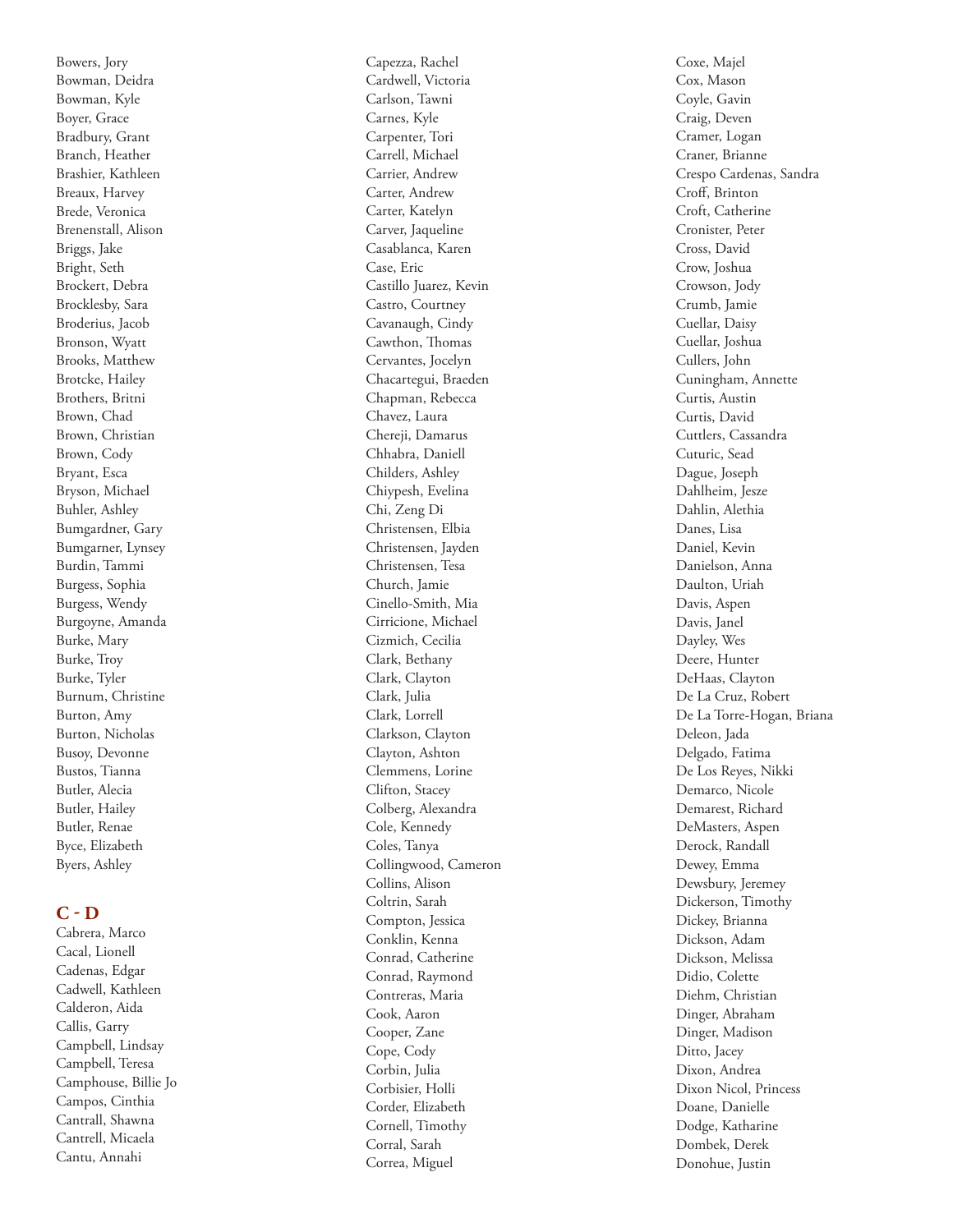Dorey, Edward Dougherty, Kyle Douglas, Kacie Douthit, Sydney Douty, Danielle Dozier, Matthew Draghici, Eugenia Drennon, Cameron Dufort, Dallin Duggan, Terri Duhm, Abigail Duke, Marlene Dunaway, Brandy Duncombe, Katherine Durham, Shelby Durrant, Madysan Dyer, Nickolas Dynka, Ryan

### **E - H**

Earl, Makayla Ebbers, Kari Ebenroth, Wayne Eberhardt, Taylor Edes, Miriam Edwards, Carly Edwards, Peyton Edwards, Ronald Elam, Afton Elayer, Spencer Elkins, Elizabeth Elledge, Caidon Ellesmere Jones, Michelle Ellis, Hillary English, Anastasia Epperson, Austin Erb, Kameron Erickson, Emilee Escamilla, Grecia Eschenbrenner, Teneille Espinosa, Luis Espinoza, Veronica Espinoza, Yesenia Evans, Jessica Failing, Mary Fajardo, Ellena Faries, Caleb Ferguson, Tyler Fernandez, Karen Filbert, Avery Finlayson, Steven Fischer, Steven Fisher, Brent Fledderjohann, Kaitlin Fleischer, Mark Fletcher, Stephen Flores, Cassandra Flores, Monica Flory, Marlene

Fong, Teresa Foreman, Rynn Forsythe, Kimberly Fort, Bettye Foster, Deanna Franco, Maria Frank, Angela Frederick, Lochlan Fredrick, Julia Fredrickson, Samuel Frisella, Stephen Fry, Madison Fullmer, Matthew Furrer, Jennifer Gadaleto-Hoffman, Taelor Gajdos, Alexander Gale, Kaylee Gallas, Kassandra Galvan, Suleyli Gamble, Darwin Gamble, Heather Gandara, Jeffrey Garcia, Jaeda Garcia, Kate Garcia, Nicholas Gardner, Kaden Gardner, Katie Garrett, Alan Gasaway, Zoe Gautier, Shea Gayner, Clark Gentry, Kierstin Gentry, Olivia George, Michael Gervais, Michael Gibson, Agnieszka Gillatt, David Gilliam, Gina Giroir, Samuel Godusevic, Emir Goicoechea Greener, Natalie Gold, Khurrem Gonzaga, December Gonzalez, Anthony Gonzalez, Jacqueline Gonzalez, Mauricio Good, Jacob Gordon, Rodney Gorgen, Lindsie Gorringe, Rachel Gourdin, Brad Graham, Jeremy Granden, Deeanna Grant, Garrison Grant, Simeon Graves, Kyra Greene, Kiah Greenfield, Cameron Gregory, Laura Gregory, Sidney

Greitzer, Logan Griffin, Shauna Griffin, Taite Grimes, Garet Gripentrog, Emma Gross, Kayla Grover, Jaden Gruver, John Guan, Peilong Gunderson, Rene Gurrola, Juan Gutierrez, Andrea Hackett, Justin Hackwell, Taylor Hadden, Amber Hadden, Laurie Haight, Justin Hall, Jeremy Hall, Kevin Hall, Michaella Hamann, Jack Hamlin, Baeleigh Hampton, Whitney Handlos, Emma Haney, Mark Hanks, Austin Hansen, Charity Hansen, Dalon Hansen, Logan Hanson, Heather Harbison, Rachel Harcey, Peter Hardesty, John Hardy, Brayden Harmon, Whitney Harper, John Harrell, James Harris, Annalee Harris, Charles Harrison, Teri Hartley, Keilee Hartpence, Matthew Hartshorn, Brock Hash, Justin Hassett, Kristan Hastings, Christine Hatch, Sheridan Hatfield, Kyle Hawley, Sarah Hay, Devin Healy, Meredith Heck, Kevin Heffelfinger, Kendra Heideman, Joy Hellums, Amanda Helms, Steven Hendricks, Alyssa Hendrickson, Derek Henman, Kaycee Henrick, Stefan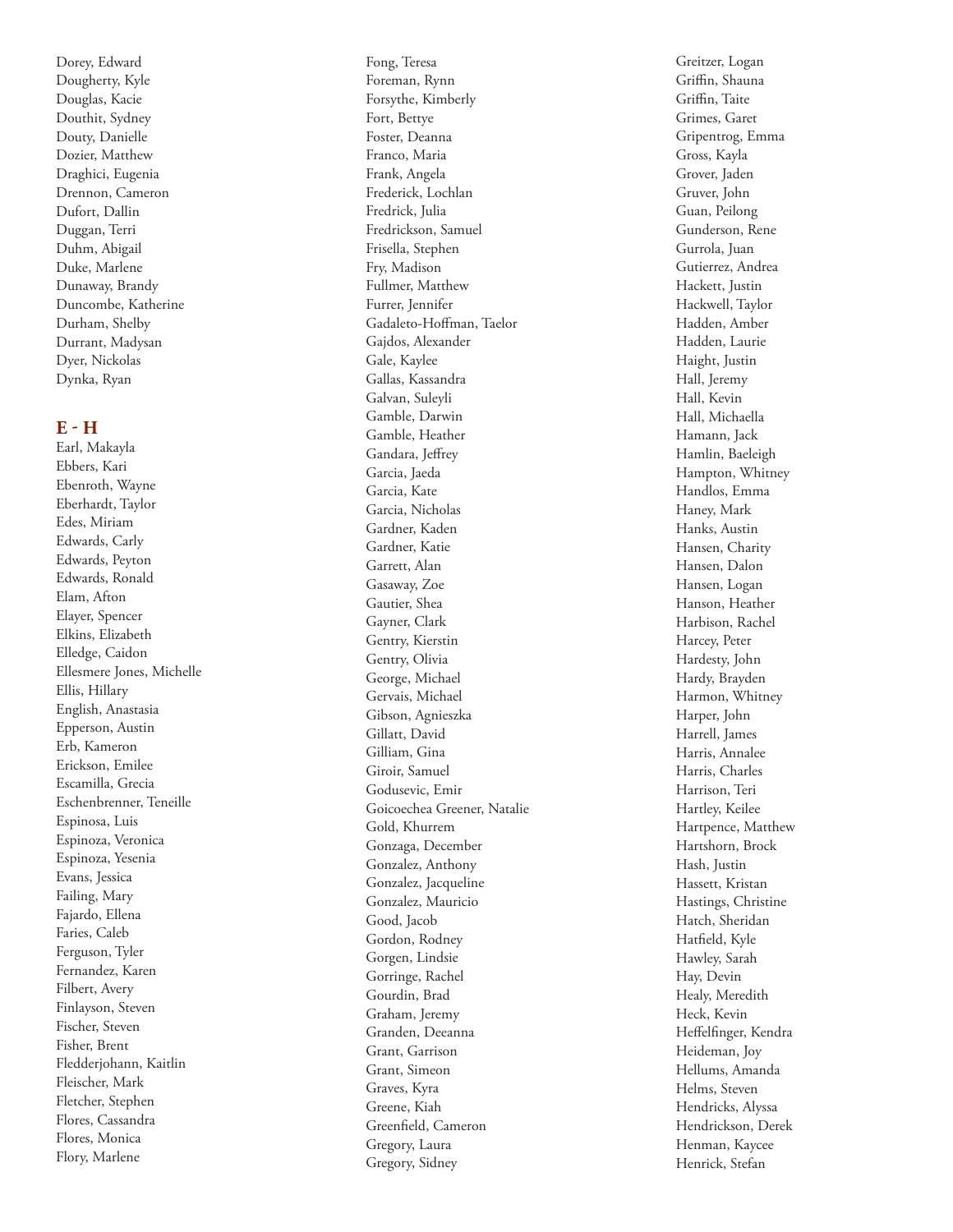Henry, Jonathan Henry, Miyuki Hensley, Jadon Henze, Janet Heo, Myeonghwa Hernandez, Adrianna Hernandez, Brian Hernandez, Grace Hernandez, Joseph Hernandez, Rebecca Herrera, Andrea Herron, Kennedy Hetherington, Caleb Hibbard, Kira Hickman, Nang Higgins, Kevin Higley, Joseph Hiller, Jaiden Hitchcock, Netanya Hodges, Monica Hodge, Vinkas Hoff, Kayla Hohler, Daniel Holbrook, Victoria Holley, Cindy Holloway, Cassidy Holmberg, Erika Holm, Ryan Holton, Hannah Holtry, Bonnie Honaker, James Hood, Anastasha Hood, Diann Hook, Joshua Hoover, Phillip Hopkins, Nicholas Howard, Cody Howard-Newkirk, Tybreauna Hsu, Ting-Hsuan Htoo, Pa Huerta, John Huffaker, Austin Huff, Sienna Hugo, Chelsea Hunt, Alicia Hunt, Krickett Hussen, Biniam Hutchinson, Patrick Hyer, Megan Hyslop, Ailie

# **I - L**

Ihli, Grace Imgrund, Nicholas Impomeni, Camille Ingersoll, Jared Ingle, Brennan Ingle, Katie Iniguez-Solorzano, Maria Ivy, Emily Izoita, Max Jackson, Bailey Jamison, Amanda Jang, Michelle Janzen, Matthew Jaramillo, Phelan Jaramillo, Tyra Jenkins, Kimberly Jennings, Kiera Jensen, Tyler Jessup, Joshua Jimenez, Anthony Jimenez, Joseph Johnson, Arielle Johnson, Audrey Johnson, Brandon Johnson, Caylee Johnson, Kailey Johnson, Kenan Johnson, Melanie Johnson, Paul Johnson, Steven Johnston, Alexander Johnston, Kaitlin Johnston, Nicole Jones, Dezarae Jones, Madison Jones, Monica Jones, Nicole Jordan, Amanda Jordan, Thea Juarez, Aldo Jude, Talferd Jumper, Timothy Kahm, Kyle Kalatzakis, Farrah Kapidzic, Kadina Karsten, Harold Kator, Nicholas Kay, Kaitlin Kelley, Carson Kelly, Zoe Kennedy, Adam Kerensky, Kayla Kilgore, Mariya Kimble, Lloyd Kindberg, Wade Kingsmore, Britainy Kinikini, Sandra Kirby, Amy Kirkpatrick, McKenzie Klotthor, Becky Knebel, Christopher Knopp, Caleb Koebernick, Alexis Kolbet, Kassandra Kooyers, Elizabeth Korn, Heather Koski, Tayler

Kotichas, Nicholas Kowallis, Amy Krake, Isabelle Kravchenko, Elvira Krishnek, Cora Kuhn, Ethan Kuhn, Jeffrey Ku, James Kwan, Keri Kyle, Madison Lacey, Michael Lake, Lexxus Lake-Meyers, Bridget Lamar, Ryan Lamichhane, Dipika Lane, Elisabeth Lang, Draper Lange, Casey Lara, Claudia Larson, Jeffrey Larson, Megan Lathrop, Christine Laurie, Johnathon Lauson, Stephen Lawhorn, Martin Leatham, Brandi Lebeau, Alexandra Lee, Auriyana Lee, Christopher Lee, Derrick Lee, Lisa Leija, Rosalinda Leininger, Jossilyn Le, Kevin Lemrick, Christopher Lenn, Duane Leopard, Stephanie Lester, Amanda Levinson, Lauren Levi, Rebecca Levy, Oleanna Lewis, Mindi Lewis, Taylor Leyva, Breanna Leyva, Magdalena Likes, R. Camden Lima, Marino Lindgren, Nathanael Lipparelli-Henderson, Welcome Lipsett, Mia Liston, Isaac Little, Kristin Liu, Chao Livieratos, Brittany Lockhart, Robert Loder, Tyler Longmuir, John Long, Rebekah Loop, Andrew Lopez, Armando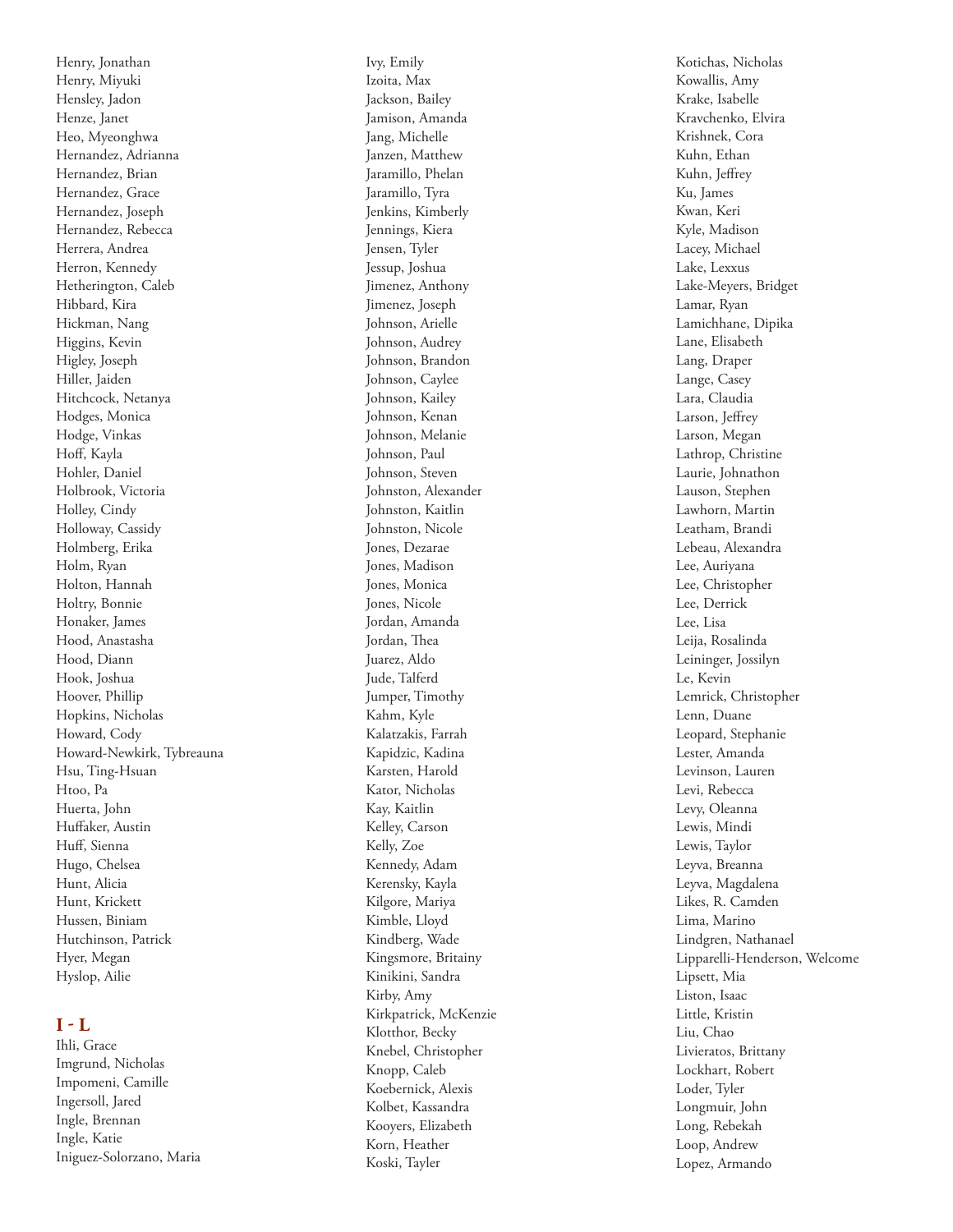Lopez, Bianca Loumeau, Wendy Loutzenheiser, Megan Love, Joshua Lovewell, Shawn Low, Kaitelyn Lucero, Jonathan Luchini, Savannah Lucich, Victoria Luczejko-Etchells, Kristan Lukesh, Tyler Lutz, Heather Lycan, Bryan

## **M - Q**

Ma, Amy Madery, Riann Maes, Angela Makwera, Anna Maloney, Tristan Malott, Sadie Manery, Michael Mann, Christine Manning, Atia Mann, Kassandra Manny, Helen Manor, Kyra Manwill, Taylor Marcham, William Marcu, Adrian Mares, Emily Marie, Tia Marion, James Marsili, Kimberlee Martin, Amber Martinez Adams, Samantha Martinez, Adrian Martinez, Felicia Martinez Juarez, Gladys Martinez, Kari Martinez, Ricardo Martinez, Rosalinda Martin, Jessica Martin, Olga Martin, Theo Martyn, Zachary Masner, David Mason, Michael Masuca, Julian Mata, Aisha Collen Mathews, Lindsey Mattie, Timothy Mayer, Kaylie Mayer, Skyler Mayhew, Joshua Mayngardt, Kathryn Maze, Jacob McBaine, Rebecca McBee, Jean-Marie

McBride, Aaron McBride, Kendell McCallister, Kapp McCallister, Yurae McClelland, Payton McCollum, Amanda McCombs, Jesseca McCoubrey, Julie McFarland, Andrew McGarvey, Jake McGee, Emily McGrath, Cooper McGrath, Michael McInerney, Angela McKee, Allison McKenzie, Matthew McLaughlin, Alysa McMullin, Anna McMurdo, Dee Meade, Mi Medek, Breanna Medley, Whitney Medzvetskiy, Nikita Meier, Brandon Mejia, Stephanie Melfe, Michael Mendoza, Tarin Merrill, Catherine Meyet, Delsey Meza, Kayla Miclat, Michelle Milachay, Elizabeth Milburn, Ryan Miller, Angela Miller, Cierra Miller, Jacob Miller, Jason Miller, Jaxon Miller, John Miller, Justine Miller, Parker Miller, Zachary Minto, Chali Miramontes, Karen Miranda, Destynie Mishich, Thomas Mitchell, Kaelynn Mock, Nicole Moe, Rebecca Mohlman, Scott Monaghan, Joshua Monaghan, Julie Montanez, Anna Montierth, Kelsie Montoya, Maria Moody, Jacob Mooney, Hailey Moore, Carson Moore, Courtney Moore, Frank

Moore, Karleigh Morales, Alexis Morales, Emiliano Morales, Stephany Moreau, Mamie Moreno, Warren Morgan, Kyle Morrison, Bailee Morrison, Danial Morse, Ryan Mortensen, Barbara Mosley, Kayleigh Mosqueda, Adriana Moss, Owen Mowrey, Jennifer Moyer, Jody Mpoyi, Anna Mucher, Nathan Mueller, Charlee Muhlstein, Logan Mulrey, Miranda Murdock, Emily Murphy, Alma Murphy, Andrew Nabarrete-Stuart, Jerry Naji, Jad Naylor, Hannah Nelson, Sarah Neu, Kyle Neves, Carson Neydelman, Nina Ngeleka, Mwamba Ngo, Khanh Nguyen, Hanh Nguyen, Vinh Nichols, Bretton Nielsen, Jared Noble, Tawna Noe, Heather Nolan, Kaleb North, Kellie Novikoff, Joshua Nuhanovic, Sanel Nukic, Lejla Nyborg, Stevie Oakes, Nick Obregon, Melissa Odhafa, Laith Odom, Teya Ogrady, Christopher Olachea, Madison Oliver, Isaac Opper, Stephanie Orr, Levi Orr, Spencer Ortega, Gabriel Osnower, Shannan Ostyn, Emily Otterness, Dakota Overton, Morgan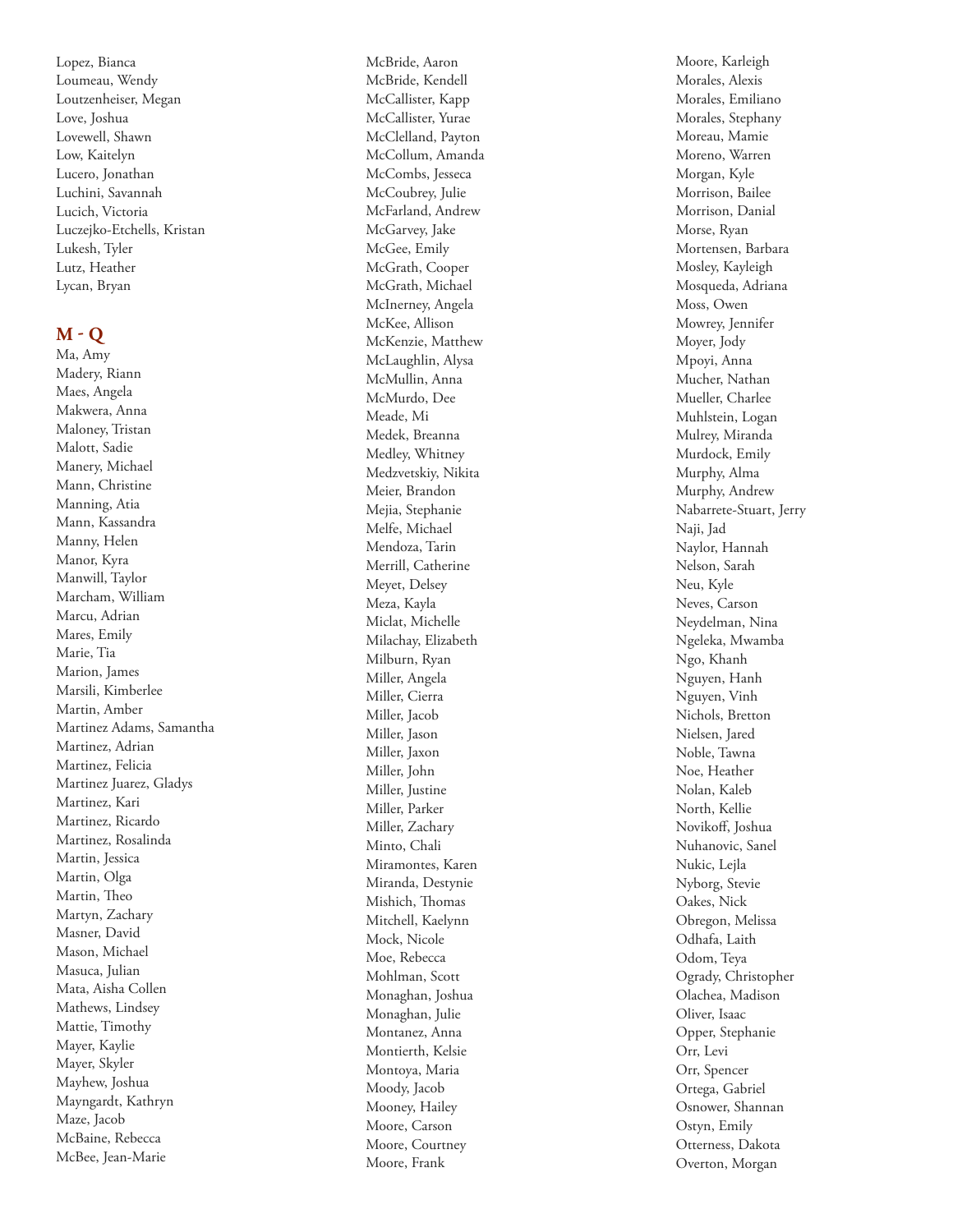Oviedo, Michael Owen, Ashlyn Owen, Peggy Owen, Ryann Owens, Brandi Owens, Travis Owings, Brian Padilla, Eduardo Padilla Orozco, Karen Pagan, Carmen Palmer, Jonathan Pankratz, Dallin Parker, Angela Parker, Lea Park, Katharine Park, Shelby Park, Yeongmi Parle, Alyxis Paschal, Sydney Passey, Ann Pate, Kayla Patterson, Elisha Patton, Leah Pavlock, Kolby Paw, Kawdoh Pazetti-Nunes, Isadora Peck, Gabby Pedregon, Christina Peel, Sean Pehan, Benjamin Pelayo, Brittany Pellegrini, Marissa Penick, Michael Perdew, Olivia Petersen, Zachary Peterson, Gracie Peterson, Keegan Pfluger, Casey Phan, Katherine Phillips, Michaela Phithak, Viengsavanh Pifher, Alysa Pilgrim, Joseph Pineda, Calvin Pinkerton, Robert Pinon Anguiano, Shantal Pires, Ethan Pittman, Mallorie Plott, Megan Poe, Adena Polensky, Hayley Poltavets, Tetyana Poole, Kelsie Porterfield, Steven Potter, Jacoby Potts, Emily Powell, Christopher Prado, Marlene Preminger, Brielle Price, Allison

Price, Ian Priddy, Brandon Primrose, Anna Prindeville, Emily Prumers, Emily Przybylo, Anna Puckett, Nicolas Queen, Brionna Quezada, Alberto Qurbani, Mohammad

## **R - T**

Rae, Jeniffer Rainwater, Paige Ramadhani, Bone Ramos, Alejandro Ramos, Roni Rangel, Alicia Rangel, Miriam Ransom, Shelby Rapacon, Philip Rawlins, Katharine Readmond, Jessica Reardon, LaDonna Rebensdorf, Colton Redetzke, Shawn Rehberg, Riley Rendon, Ricardo Renson, Baird Renspurger, Sydney Reyes-Hildel, Jaime Reyna, Erica Rezendes, Shelby Rhodes, Elijah Rich, Brad Rich, Sidney Riebe, James Riley, Dominick Ritchie, Kaela Rivas, Sara Rivet, Alyssa Robbins, Andrea Roberts, Josh Roberts, Michael Roberts, Valerie Robinson, McKenna Robinson, Susan Rodriguez, Alexis Rodriguez-Valdes, Lilian Rogers, Dillon Rogow, Justin Rojas, Uriel Romero, Abbygail Romero, Yaquelin Rone, Katrina Root, David Rosas, Jacqueline Rosas, Wilfredo Rosentreter, Mike

Rose, Paige Ross, Ella Ross, James Roth, Madison Routt, Jonathan Rowedder, Rocky Ruiz-Saldana, Karina Runia, Peter Rupe, Emileigh Russell, Joanna Russell, Yvette Rustad, Cora Rust, Heaven Lee Saalwaechter, Kathlyn Saathoff, Trey Sabo, Robert Saenz, Victoria Salgado, Maria Salisbury, Hailey Sanchez, Isabel Sanchez, Whitney Sanders, David Sandoval, Adam Sandoval, Arianna Sandoval, Julian Sandoval, Luis Sandoval, Sydnee Sappington, Damian Sargis, Tayson Saroyan, Allyson Sarusal, Teofilo Sato, Trevor Savage, Richard Sbarcea, Robert Scheibe, Leo Scheibner, Sierra Schlader, Mason Schmitt, Johna Schnupp, Tehani Schofield, Esther Schramm, Dawson Schulz, Ryan Schutz, Bryttanny Schwartz, Jordan Schweitzer, Kaitlyn Schwenk, Austin Scimone, Justin Seay, Colleen Secrist, Will Seelye, Tori Segura, Cristina Sein, Camillia Sellman, Angelica Sene, Cameron Sessler, Madeline Severson, Shaun Seward, Noah Sexton, Steven Shaner, Jenna Shaw, Maresa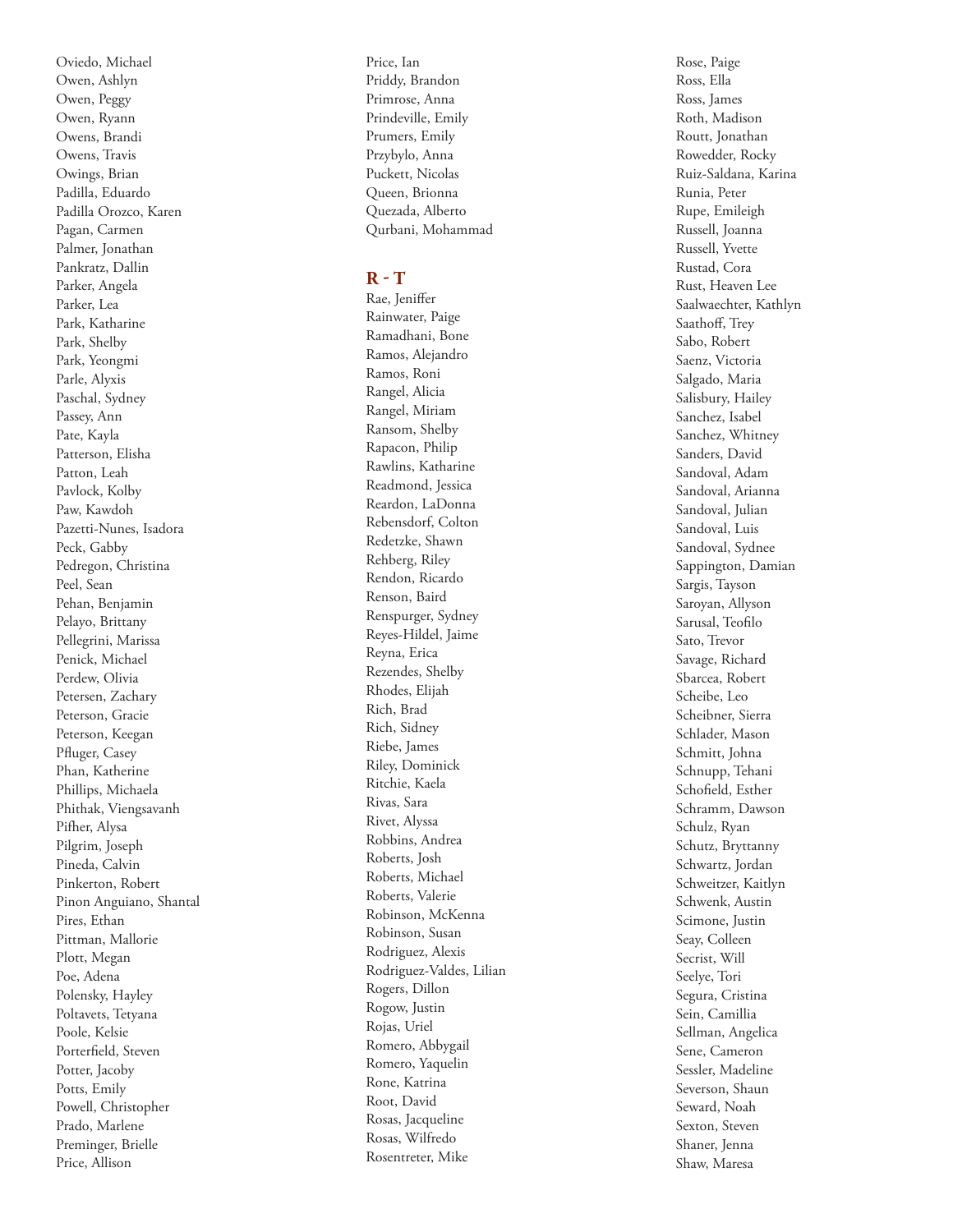Shayan, Samir Sheber, Israel Sheets, Kennedy Shelly, Melissa Shelman, Rebecca Sherwood, Alyssa Shifflet, Christopher Shiner, Shayelyn Shir, Husain Shouse, Heather Sibrian, Stephanie Siegmund, Christoph Silva, Tucker Silver, Sarah Simmet, Heather Simmonsen, Brittany Simonich, Isabelle Simpson, Lori Sinnes, Rachael Sinsel, Cameron Sipe, Katie Skoog, David Skupowski, La Donna Slagle, Heide Smith, Alexis Smith, Amy Smith, Cody Smith, Cody Smith, Deanna Smith, Jacob Smith, Kelly Smith, Madison Smith, Morgan Smith, Parker Smith, Tawni Smock, Trilby Smothermon, Brooke Sneddon, Danielle Snyder, Cristina Solano, Kiciah Sommer, Bria Sommer, Jayme Sorenson, Spencer Souter, Justin Sowanou, Josepha Spackman, Julia Spackman, Kestlee Spencer, Anthony Spencer, Ashli Spencer, Ihly Spencer, Krista Spengler, Elizabeth Sperry, Avigale Sprik, Chloe Squire, Tyler Staley, Shawna Stansell, Parker Stanton, Sevio Stanton, Timothy Starner, Emma

Steele, Kyla Steenbeeke, Lauren Steinerlund, Madison Stevens, Tara Stewart, Alana Stewart, Chance Stewart, Landon Stiers, Casey Stinemates, Aspen Stinson, Caleb Stocking, Jeremy Stockwell, Janelle Stoecker, Pamela Stokes, Jevyn Stout, Johnnie Strand, Penny Strebe, Jessica Strickland, Michaela Strom, Krista Strong, Arayah Strong, Jessica Strough, Dawn Stuard, Lizabeth Stuart, Hailey Stuebgen, Erich Stumm, William Stump, Kyanna Subhi, Abdulrahman Sullivan, Linda Sullivan, Mindy Summers, Naoko Susanina, Ekaterina Svidgal, Alina Swartz, Matthew Sweet, Alle Sweet, Kathryn Swift, John Syphus, Averie Syphus, McKenna Szymczycha, Zackery Tabor, Morgan Tanaka, Michelle Tanner, Cory Tanner, Eamon Tappana, Jacob Tasso, John Tasso, Michael Temple, Trista Thacker, Hannah Thomas, Andrew Thomas, Elizabeth Thomas, Kaura Thomas, Ryan Thomas, Titus Thompson, Matthew Thorne, Stacee Ticun, Bianca Tidwell, Dillan Tierney, Jessica Tilden, Jaren

Time, Corina Timor Shah, Mohammad Oma Tomson, Jessica Tooley, Madison Torkelson, Jarrod Torres, Elieana Torres, Gabriel Tracy, Aidan Tracy, Damien Tran, My Tran, Thinh Traughber, Joshua Tregellas, Ashleigh Trejo, Eddie Trofimuk, Titiana Truitt, Timothy Trujillo, Gabriel Truschka, Mickie Tsema, Inna Tsema, Natalya Tuffield, Sarah Turley, Kristina

### **U - Z**

Urwin, Mykayla Vahsholtz, Briston Vaid, Meira Valdez, Augustine Valenzuela, Christopher Valero, Tessa Valk, Joshua Vandaele, Trista Vandenberg, Gabrielle Vander Woude, Amanda VanFossen, Kayla Van Liew, Ashlee Vanrenselaar, Theresa VanZant, Aisha Van Zyl, Matthew Varon, Ryan Vasquez, Christina Velasco, Stephanie Vergara, Alan Vestal, Andrew Victor, Bailey Victory, Katherine Vidal, Sasha Villa, Landon Villanueva Galaviz, Adrian Villareal, Cienna Vincent, Kaitlin Vogt, Robert Walker, Heather Walker, Rachel Walker, Riley Walker, Robert Walkowiak, Gordon Walsh, Emily Walther, Elissa